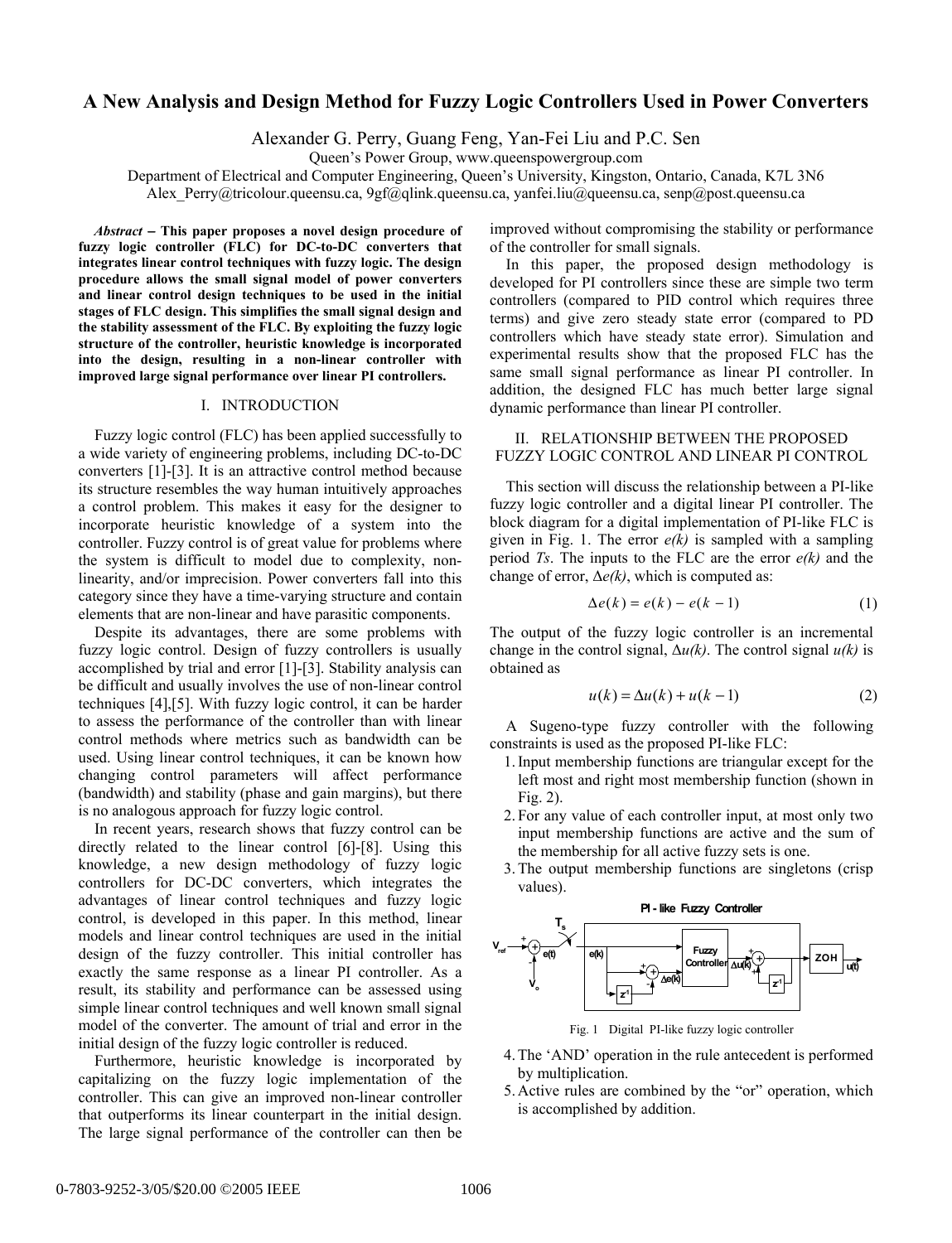In Fig. 2, the variable *x* is a generic variable; in the case of the PI-like FLC given in Fig. 1, *x* could represent the error *e* or the change of error Δ*e*. It should be mentioned that the input membership functions are not necessarily evenly distributed as illustrated in Fig. 2.

Based on above constraints of the proposed fuzzy logic controller, it can be known that if  $x_k < x < x_{k+1}$ , the degree of membership of the input can be calculated as:

$$
\mu_{P_{k+1}}(x) = \frac{x - x_k}{x_{k+1} - x_k} \tag{3}
$$

$$
\mu_{P_k}(x) = 1 - \frac{x - x_k}{x_{k+1} - x_k} = 1 - \mu_{P_{k+1}}(x)
$$
\n(4)

where  $\mu_{P_k}$  is the degree of membership of *x* to  $P_k$ ,  $\mu_{P_{k+1}}$  is the degree of membership of *x* to  $P_{k+1}$ ,  $x_k$  is the point where *x* has full membership to  $P_k$ , and  $x_{k+1}$  is the point where *x* has full membership to  $P_{k+1}$ . There are two exceptions where (3) and (4) cannot be used to calculate membership. If  $x \leq x_i$ , then  $\mu_{P_1}(x) = 1$  and degree of membership is zero for all other fuzzy sets. If  $x > x_n$ , then  $\mu_p(x) = 1$  and degree of membership is zero for all other fuzzy sets.

In the proposed two-input single-output PI-like fuzzy logic controller, rules are of the form: "If *e* is  $A_k$  and  $\Delta e$  is  $B_k$ , then  $\Delta u = \Delta u_{A B_k}$ <sup>2</sup>, where  $A_k$  and  $B_k$  are fuzzy sets on the error and change of error inputs respectively. Because for each input at most two fuzzy sets have non-zero membership, for an input  $(e, \Delta e)$  to the fuzzy controller where *e* belongs to  $A_k$  and  $A_{k+1}$ ,  $\Delta e$  belongs to  $B_k$  and  $B_{k+1}$ , at most four rules are activated. These rules are:

- (1) If *e* is  $A_k$  and  $\Delta e$  is  $B_k$ , then  $\Delta u = \Delta u_{A,B}$ ;
- (2) If *e* is  $A_{k+1}$  and  $\Delta e$  is  $B_k$ , then  $\Delta u = \Delta u_{A_k \cdot B_k}$
- (3) If *e* is  $A_k$  and  $\Delta e$  is  $B_{k+1}$ , then  $\Delta u = \Delta u_{A_k B_{k+1}}$
- (4) If *e* is  $A_{k+1}$  and  $\Delta e$  is  $B_{k+1}$ , then  $\Delta u = \Delta u_{A_{k+1} B_{k+1}}$

The output of the proposed FLC is the weighted sum of all the activated rules and is given by

$$
\Delta u = (\mu_{A_k} \cdot \mu_{B_k}) \cdot \Delta u_{A_k B_k} + (\mu_{A_{k+1}} \cdot \mu_{B_k}) \cdot \Delta u_{A_{k+1} B_k}
$$
(5)  
+ $(\mu_{A_k} \cdot \mu_{B_{k+1}}) \cdot \Delta u_{A_k B_{k+1}} + (\mu_{A_{k+1}} \cdot \mu_{B_{k+1}}) \cdot \Delta u_{A_{k+1} B_{k+1}}$ 

It is noted that since the output membership functions are just singletons (crisp values), defuzzification is simplified.



Fig. 2 Input membership functions of the proposed fuzzy logic controller

This makes computation of the controller output simple and easy to be implemented on digital hardware.

With the constraints described above, the proposed fuzzy logic controller has two special properties that allow it to be assigned a known piecewise linear control surface:

**Property 1**: Each rule defines the output of the controller (a point on the control surface) when the control inputs have full membership to the fuzzy sets in the rule antecedent. The controller output for this case is equal to the consequent of the rule.

**Property 2**: If the consequent of each of the four active rules lie in a plane on the control surface, then all points calculated by the controller using these rules will lie in that same plane.

**Proof of Property 1:** Consider the rule "If *e* is  $A_k$  and  $\Delta e$  is *B<sub>k</sub>*, then  $\Delta u = \Delta u_{A_k B_k}$ . At  $e = e_k$ , *e* has full membership to  $A_k$ , and at  $\Delta e = \Delta e_k$ ,  $\Delta e$  has full membership to  $B_k$ . It can be seen from (5) that if the input is  $(e_k, \Delta e_k)$ ,  $\mu_{A_k} = 1$ ,  $\mu_{B_k} = 1$  and  $\mu$  =0 for all other fuzzy sets, the output is just  $\Delta u = \Delta u_{A,B_1}$ . In terms of a control surface, this means that the point  $(e_k, \Delta e_k, \Delta u = \Delta u_{A_k, B_k})$  is a point on the surface. This is also true for all the other rules. This property arises from the restrictions placed on the membership functions that implied when the degree of membership is equal to 1 for one fuzzy set, it is zero for all others.

**Proof of Property 2:** Consider a plane defined by three points in a three-dimensional space, which is determined by the variables *e*,  $\Delta e$  and  $\Delta u$ . The points are called M(*e<sub>1</sub>*,  $\Delta e$ <sub>*I*</sub>,  $\Delta u_1$ ), N( $e_2$ ,  $\Delta e_1$ ,  $\Delta u_2$ ), P( $e_1$ ,  $\Delta e_2$ ,  $\Delta u_3$ ).

As illustrated in Fig. 3, using linear algebra, this plane can be described by the following equation:

$$
\Delta u = \Delta u_1 + \frac{e - e_1}{e_2 - e_1} (\Delta u_2 - \Delta u_1) + \frac{\Delta e - \Delta e_1}{\Delta e_2 - \Delta e_1} (\Delta u_3 - \Delta u_1)
$$
(6)

We now try to find a fourth point Q, which also lies in the plane described by (6). It is assumed that Q lies at  $e = e_2$  and  $\Delta e = \Delta e_2$  and has a  $\Delta u$  coordinate  $\Delta u_4$ . To make Q lie in the plane, by using (6), it can be found that

$$
\Delta u_4 = \Delta u_2 + \Delta u_3 - \Delta u_1 \tag{7}
$$



Fig. 3 Points in a three dimensional space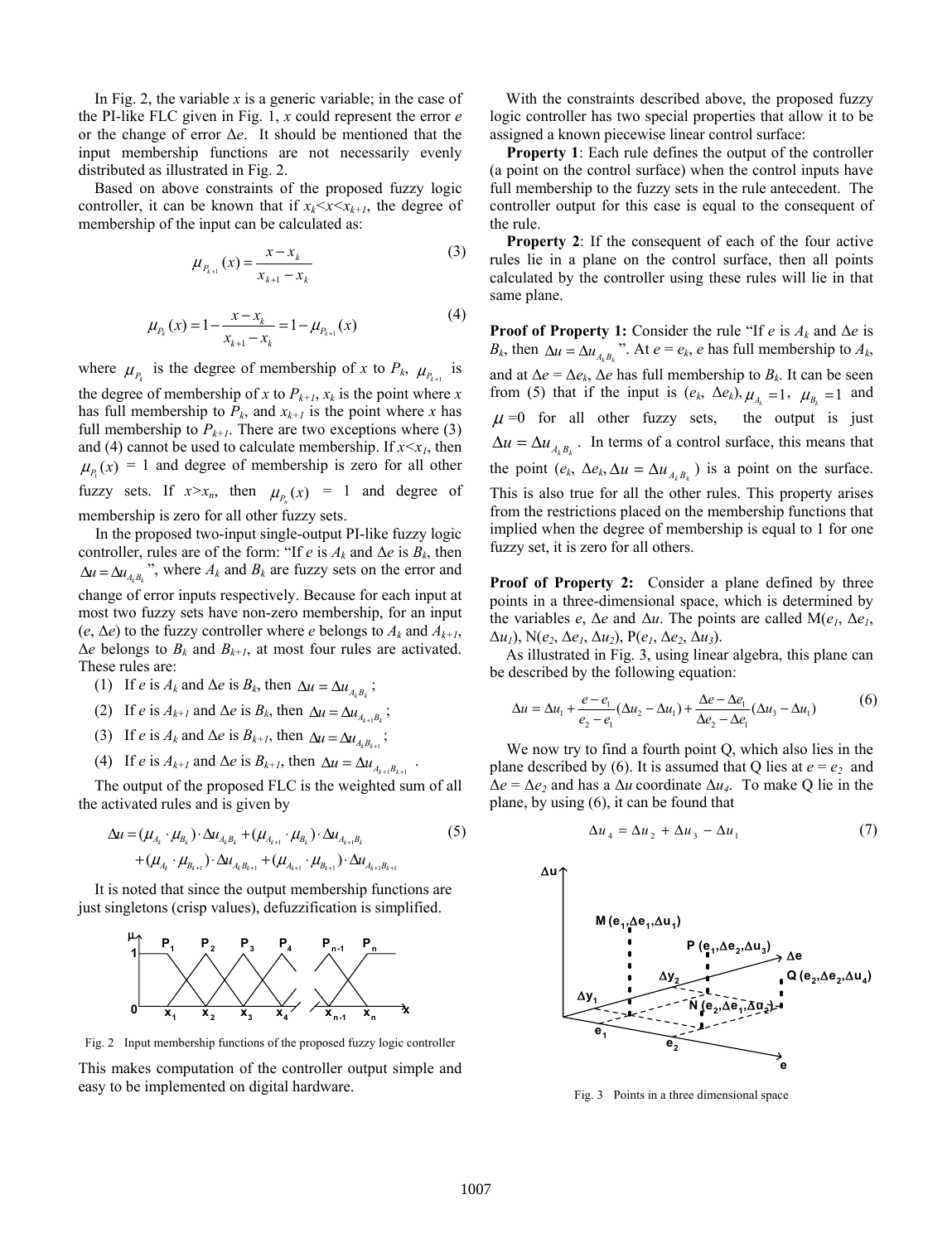For the proposed Sugeno-type fuzzy logic controller, its output can be calculated by (3), (4) and (5). Assuming that for each input *x*,  $x_1 \le x \le x_n$ , so that (3) and (4) can be used. Without loss of generality, it can be assumed that  $e_1 < e < e_2$ and  $\Delta e_1 < \Delta e < \Delta e_2$ . In terms of notation in (3), (4) and (5), this means  $e_k = e_l$ ,  $e_{k+1} = e_2$ ,  $\Delta e_k = \Delta e_l$ ,  $\Delta e_{k+1} = \Delta e_2$ ,  $A_k = A_l$ ,  $A_{k+1}$  $= A_2, B_k = B_l$ , and  $B_{k+l} = B_2$ . Substituting this notation and  $(3)$ ,  $(4)$  into  $(5)$ , it can be obtained

$$
\Delta u = \Delta u_{A_1B_1} + \mu_{A_2}(-\Delta u_{A_1B_1} + \Delta u_{A_2B_1}) + \mu_{B_2}(-\Delta u_{A_1B_1} + \Delta u_{A_1B_2})
$$
(8)  
+  $\mu_{A_2}\mu_{B_2}(\Delta u_{A_1B_1} - \Delta u_{A_2B_1} - \Delta u_{A_1B_2} + \Delta u_{A_2B_2})$ 

where 2  $\epsilon_1$  $\frac{e - e_1}{e_2 - e_1}$ *e e*  $\mu_{A_2} = \frac{e - e_1}{e_2 - e_1}$  and  $2 - \Delta \epsilon_1$  $\frac{1}{\Delta e_2 - \Delta e_1}$ *e e*  $B_2$ <sup>-</sup>  $\Delta e_2$  -  $\Delta$  $\mu_{B_2} = \frac{\Delta e - \Delta e_1}{\Delta e}$  can be derived from

(3) respectively.

Assuming that the points M, N, P, and Q are defined by the four active rules (this is possible according to property 1), then  $\Delta u_{A,B_i} = \Delta u_1$ ,  $\Delta u_{A,B_i} = \Delta u_2$ ,  $\Delta u_{A,B_i} = \Delta u_3$  and  $\Delta u_{A,B_i} = \Delta u_4$ . Substituting these values and (7) into (8), it is shown that any point calculated by these four rules can be expressed as

$$
\Delta u = \Delta u_1 + \frac{e - e_1}{e_2 - e_1} \left( -\Delta u_1 + \Delta u_2 \right) + \frac{\Delta e - \Delta e_1}{\Delta e_2 - \Delta e_1} \left( -\Delta u_1 + \Delta u_3 \right)
$$
(9)  
+ 
$$
\frac{e - e_1}{e_2 - e_1} \cdot \frac{\Delta e - \Delta e_1}{\Delta e_2 - \Delta e_1} \left( \Delta u_1 - \Delta u_2 - \Delta u_3 + [\Delta u_2 + \Delta u_3 - \Delta u_1] \right)
$$

Since the last term of  $(9)$  is zero, it is simplified to

$$
\Delta u = \Delta u_1 + \frac{e - e_1}{e_2 - e_1} (\Delta u_2 - \Delta u_1) + \frac{\Delta e - \Delta e_1}{\Delta e_2 - \Delta e_1} (\Delta u_3 - \Delta u_1)
$$
(10)

It can be seen that equation (10) is the same as equation (6), which describes the plane found in the beginning of the proof. This means the control law of (10) describes a plane (for the active rules) if the four points described by the active rules lie in a plane. This is the second special property.

The proposed fuzzy controller will now be compared to a digital PI controller to obtain a relationship between these two controllers. The transfer function for a continuous PI controller, *C(s)*, with parameters *a* and *G* is given by

$$
C(s) = \frac{U(s)}{E(s)} = G \frac{a \cdot s + 1}{s} \tag{11}
$$

The bilinear transformation, given in (12), can preserve the phase and gain properties of the controller below approximately 1/10 of the sampling frequency [9]. Therefore, it is used to obtain a discrete equivalent of continuous PI controller as shown in (13),

$$
s = \frac{2}{T_s} \left( \frac{1 - z^{-1}}{1 + z^{-1}} \right) \tag{12}
$$

$$
C(z) = \frac{U(z)}{E(z)} = \frac{m \cdot z + n}{z - 1}
$$
 (13)

where the parameters *m* and *n* are given by

$$
m = G\left(a + \frac{T_s}{2}\right) \tag{14}
$$

$$
n = G\left(\frac{T_s}{2} - a\right) \tag{15}
$$

In addition, the transfer function of (13) can be expressed as a difference equation

$$
u(k) = (m+n)e(k) - n(e(k) - e(k-1)) + u(k-1)
$$
 (16)

A block diagram representation of this difference equation is illustrated in Fig. 4. The difference between Fig. 1 and Fig. 4 is that the dashed box of Fig. 4 is replaced by a two-input single-output FLC in Fig. 1. It is noted that this dashed box in Fig. 4 has the relationship:

$$
\Delta u(k) = (m+n)e(k) - n \cdot \Delta e(k) \tag{17}
$$

It is well known that the input-output relationship of linear PI controller (shown in (17)) represents a plane. In addition, it is proven in this section that the proposed fuzzy controller also generate a planar control surface (property 2). By using property 1 of the proposed FLC, we can assign the rules of the fuzzy controller to make FLC have points that lie in the same plane as equation (17). This can be achieved by the following method:

For the rule "If *e* is  $A_k$  and  $\Delta e$  is  $B_k$ , then  $\Delta u = \Delta u_{A_k} B_k$ ", the value for  $\Delta u_{A,B_k}$  is initialized as

$$
\Delta u_{A_k B_k} = e_k \cdot (m+n) + \Delta e_k \cdot (-n) \tag{18}
$$

Thus, a fuzzy logic controller can be made to give the same input-output relationship as the digital PI controller (17). The significance of the proposed design method is that, linear control techniques and small signal model can be used to design a fuzzy logic controller. This reduces the amount of trial and error, and gives fuzzy logic controller with predictable small signal stability and performance.

## III. DESIGN METHODOLOGY TO IMPROVE THE CONTROLLER PERFORMANCE USING FUZZY LOGIC

Fuzzy logic control is also a non-linear control technique, which enables it to give different control action for large and small signals; this is not possible with linear PI control. It therefore seems reasonable to start with a linear controller designed using the small-signal model and make it non-linear using heuristic knowledge of the system. In order to further improve the performance of the proposed FLC, the following heuristic knowledge rules of the Buck converter can be used:

- 1.If the error is far from zero, then the change in duty cycle should be large.
- 2.If the error is near zero, then the change in duty cycle should be small.



Fig. 4 Block diagram representation of equation (13)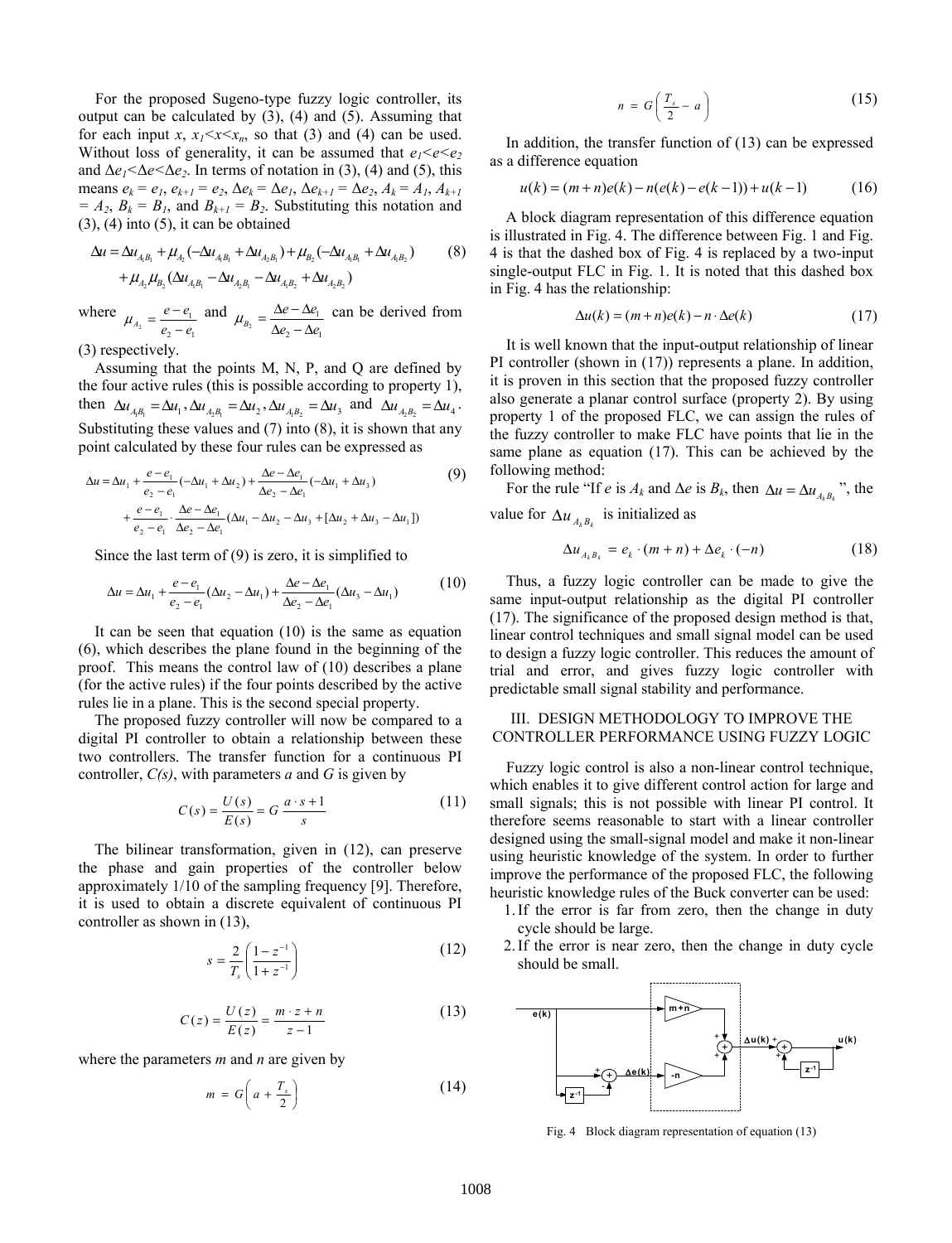- 3.If the error is near zero, but the change of error is large, the duty cycle should be changed to prevent overshoot.
- 4.If the change of error is in the direction such that the output is approaching the zero error, but the error is not close to zero, then the change in duty cycle need not be as large as if the change of error were in the opposite direction.

A flowchart of the design procedure is shown in Fig. 5. This procedure consists of three basic steps. In the first step, a conventional linear digital controller is designed. The second step transfers this controller to a fuzzy logic implementation. In the third step, this fuzzy logic implementation is exploited to incorporate heuristic knowledge resulting in a controller with the improved large signal performance.

Step 1 of Fig. 5 shows the procedure of designing a digital controller. The control system of power supplies is usually implemented using analog electronics. As a result, many designers are accustomed to designing the controllers in the continuous time domain. For this reason, the design by emulation technique is adopted. At first, PI compensator is designed in the continuous time domain. The gain and zero of a continuous PI controller of equation (11) are chosen to provide the desired response. The bilinear transformation (12) is then used to find a digital equivalent, resulting in the digital PI compensator of (13).

Once a digital controller has been designed, it can be transferred to the fuzzy controller as described in section II. This is the step 2 of the design procedure. The first property of fuzzy logic controller described in section II is used. It should be noted that, the proof of the second property in section II makes the assumption that for each input *x* to the controller,  $x_1 < x < x_n$ . This means that the values of  $x_1$  and  $x_n$ 

**start STEP 1: P I C o n tro lle r d e s ig n c o n tin u o u s P I c o n tro lle r D e s ig n**  $\bigstar$ **c o n v e rt to d is c re te c o n tro lle r STEP 2: d e te rm in e ra n g e s Fuzzy o n c o n tro lle r C o n tro lle r in p u ts In itia liza tio n c h o o s e in p u t m e m b e rs h ip fu n c tio n s** ◆ **in it ia liz e r u le s a n d o u tp u t s in g le to n s u s in g th e lin e a r c o n tro l la w STEP 3: Fuzzy tu n e fu zzy c o n tro lle r u s in g h e u ris tic C o n tro lle r Tu n in g (fo r Im p r o v e d k n o w le d g e a n d t r ia l a n d e r r o r La rg e S ig n a l Pe rfo rm an ce )** --------|------**fin is h**

Fig. 5 Design procedure

need to be chosen appropriately, so that property 2 will hold over the range of inputs expected by the controller. The number and distribution of the membership functions are chosen based on trial and error. More membership functions give more controller parameters, and thus more freedom to shape the control surface. Putting membership functions closer together means that there are more parameters to describe that region of control surface, and therefore more freedom to shape that region.

In step 3, heuristic knowledge of the system and trial and error are used to improve the performance of the controller. This knowledge can be included by altering the input membership functions or the consequents of the rules (output singletons). In addition, the membership functions and rules are unaltered in a small region near the steady state operating point of the controller (zero error and zero change of error). Then, the input-output relationship of the controller will remain unchanged in this region. As a result, the performance of the controller for inputs constrained in this region will be the same as for the initial controller and can be predicted using the small signal models and linear control techniques.

The proposed design procedure is applied to a synchronous Buck converter. The parameters of this converter are  $V_{in}$ =5V,  $V_0$ =2.5V,  $L$ =1 $\mu$ H, C=220 $\mu$ F,  $R_L$ =2m $\Omega$ , ESR=1m $\Omega$ .  $R_L$  is the winding resistor of inductor and ESR the equivalent series resistor of the output capacitor. The switching frequency is 400kHz.

A continuous PI controller is designed with a transfer function  $C(s) = \frac{2000(1+0.000125 \cdot s)}{s}$  to achieve the highest *s* bandwidth and  $50^0$  phase margin. It is shown that in this PI controller, *G*=2000 and *a*=0.000125.

In the proposed PI-like fuzzy logic controller, nine membership functions  $A_1$  through  $A_9$  were designated for the error input *e*. For the change of error input Δ*e*, nine input membership functions were designated  $B_1$  through  $B_9$ . It is noted that  $e_i$  is the point where  $\mu_A = 1$  and  $\Delta e_i$  is the point where  $\mu_{B_i} = 1$ . The values of  $e_i$  through  $e_9$  and  $\Delta e_i$  through Δ*e9* are given in Table 1 and Table 2 respectively. The membership functions are illustrated in Fig. 6-Fig. 7.

The rule table for the proposed fuzzy logic controller is given in Table 3. Each entry gives the change in duty cycle  $\Delta u$ , when membership is full to both the corresponding fuzzy sets in the rule antecedent. For instance, the entry in row 2, column 3 gives the normalized change in duty cycle if membership is full to the membership function  $A_3$  on the error input and the membership function  $B_3$  on the change of error input.

The rules were initialized as discussed in section II. For example, for the rule "If *e* is  $A_2$  and  $\Delta e$  is  $B_4$ , then  $\Delta u = u_{A_2 B_4}$ , the value for  $u_{A_2 B_4}$  is initialized to

$$
u_{A_2B_4} = e_2 \cdot (m+n) + \Delta e_4 \cdot (-n)
$$
  
= -1 \cdot (0.2025 + (-0.1975)) + (-0.016) \cdot (-(-0.1975))  
= -0.081

where *m* and *n* can be obtained from (14) and (15).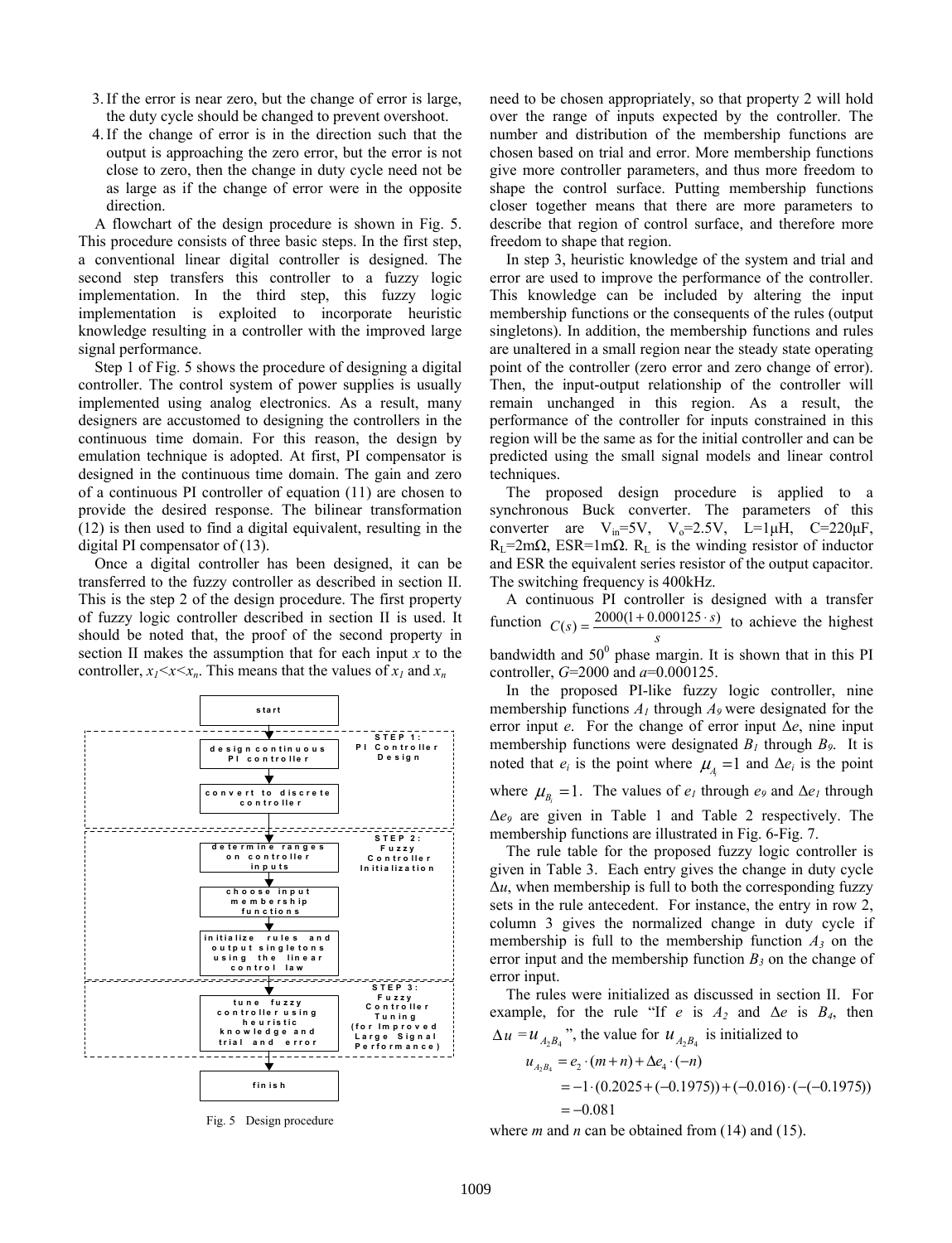

Fig. 6 Membership functions for the error



Fig. 7 Membership functions for the change in error

|  |  | Table 1 Values of $e_1$ through $e_9$ |  |
|--|--|---------------------------------------|--|
|--|--|---------------------------------------|--|

|  | $e_1$ $e_2$ $e_3$ $e_4$ $e_5$ $e_6$ $e_7$ $e_8$ $e_9$ |  |  |  |
|--|-------------------------------------------------------|--|--|--|
|  | $-6$ $-1$ $-0.1$ $-0.016$ 0 0.016 0.1 1 6             |  |  |  |

Table 2 Values of Δ*e1* through Δ*e9*

|  | $\left  \Delta e_1 \right  \Delta e_2$ $\Delta e_3$ $\Delta e_4$ $\Delta e_5$ $\Delta e_6$ $\Delta e_7$ $\Delta e_8$ $\Delta e_9$ |  |  |  |
|--|-----------------------------------------------------------------------------------------------------------------------------------|--|--|--|
|  | $\begin{bmatrix} -6 & 1 & -1 & -0.1 & -0.016 & 0 & 0.016 & 0.1 \end{bmatrix}$                                                     |  |  |  |

Table 3 Rule table for fuzzy controller giving change in duty cycle

|               |                |                | <b>Change in Error</b>                                                                  |                |                                         |                |        |                |               |                |
|---------------|----------------|----------------|-----------------------------------------------------------------------------------------|----------------|-----------------------------------------|----------------|--------|----------------|---------------|----------------|
|               |                | B <sub>1</sub> | B <sub>2</sub>                                                                          | B <sub>3</sub> | $B_4$                                   | B <sub>5</sub> | $B_6$  | B <sub>7</sub> | $B_8$         | B <sub>9</sub> |
|               | $A_1$          |                | $-1.2150$ $-0.2275$ $-0.0498$ $-0.0331$ $-0.0300$ $-0.0269$ $-0.0103$ $0.1675$ $1.1550$ |                |                                         |                |        |                |               |                |
|               | A <sub>2</sub> |                | $-1.1900$ $-0.2025$ $-0.0248$ $-0.0081$ $-0.0050$ $-0.0019$                             |                |                                         |                |        | 0.0147         | 0.1925 1.1800 |                |
| Error $ A_5 $ | $A_3$          |                | $-1.1855$ $-0.1980$ $-0.0203$ $-0.0036$ $-0.0005$                                       |                |                                         |                | 0.0026 | 0.0193         | 0.1970 1.1845 |                |
|               | $A_{4}$        | $-1.1851$      |                                                                                         |                | $-0.1976$ $-0.0198$ $-0.0032$ $-0.0001$ |                | 0.0030 | 0.0197         | 0.1974 1.1849 |                |
|               |                |                | $-1.1850$ $-0.1975$ $-0.0198$ $-0.0031$                                                 |                |                                         | $\Omega$       | 0.0031 | 0.0198         | 0.1975 1.1850 |                |
|               | Aء             |                | $-1.1849 - 0.1974$                                                                      |                | $-0.0197 - 0.0030$                      | 0.0001         | 0.0032 | 0.0198         | 0.1976 1.1851 |                |
|               | A <sub>7</sub> |                | $-1.1845$ $-0.1970$ $-0.0193$ $-0.0026$                                                 |                |                                         | 0.0005         | 0.0036 | 0.0203         | 0.1980 1.1855 |                |
|               | $A_{\rm R}$    |                | $-1.1800 - 0.1925$                                                                      | $-0.0147$      | 0.0019                                  | 0.0050         | 0.0081 | 0.0248         | 0.2025 1.1900 |                |
|               | A9             |                | $-1.1550$ $-0.1675$ 0.0103                                                              |                | 0.0269                                  | 0.0300         | 0.0331 | 0.0498         |               | 0.2275 1.2150  |

Table 4 Values of  $e_1$  through  $e_9$  for Improved Performance

| e <sub>1</sub> |  | $e_{\lambda}$                                                   |  |  |  |
|----------------|--|-----------------------------------------------------------------|--|--|--|
|                |  | $-1$   $-0.3$   $-0.05$   $-0.016$   0   0.016   0.05   0.3   1 |  |  |  |
|                |  |                                                                 |  |  |  |

Table 5 Values of Δ*e1* through Δ*e9* for Improved Performance

|  | $\Delta e_i$ $\Delta e_2$ $\Delta e_3$ $\Delta e_4$ $\Delta e_5$ $\Delta e_6$ $\Delta e_7$ $\Delta e_8$ $\Delta e_9$ |                             |  |  |
|--|----------------------------------------------------------------------------------------------------------------------|-----------------------------|--|--|
|  | $-0.3$ $-0.05$ $-0.016$                                                                                              | $0 \t 0.016 \t 0.05 \t 0.3$ |  |  |

Rules 1 and 2 proposed in the beginning of this section state that the gain should be increased further from the zero error point. This knowledge was included into the design by changing the definitions of the input membership functions. Trial and error was used to pick appropriate values for input memberships. For example, a very large error was considered to be 6 according to original definitions of the membership functions, but this can be adjusted to 1, increasing the gain at this point. Using the heuristic knowledge mentioned previously and trial and error, new definitions of the membership functions were obtained. That is the definitions of  $A_1$ ,  $A_2$ ,  $A_3$ ,  $A_7$ ,  $A_8$  and  $A_9$  on the error input and  $B_1$ ,  $B_2$ ,  $B_3$ ,  $B_7$ ,  $B_8$  and  $B_9$  on the change of error input. The new values are given in Table 4 and Table 5.

It is noted that the control surface near the origin remained the same as for the PI controller case, as the membership functions (and rules) were unchanged between  $-0.16$  and 0.16 on each input. Therefore, for very small changes, the response will be the same as the linear PI controller, but for large signal changes, the response will be different.

### IV. SIMULATION AND EXPERIMENTAL RESULTS

In order to compare the small signal response of digital PI controller and the proposed fuzzy logic controller, simulation was done in frequency domain. From Fig. 8, it can be seen that two controllers have the same small signal frequency response. In addition, experiment was done to impose a small step change of 16mV (from 2.5V to 2.516V) in the reference voltage. Fig. 9 shows that the behaviour of the proposed fuzzy controller and the original digital PI controller is the same for small signals and can be predicted by the small signal model.

A comparison of the experimental results of the digital PI controller and the proposed fuzzy logic controller was done in terms of the large signal response. Fig. 10 shows that the proposed fuzzy logic controller has fast dynamic response than digital PI controller under large signal reference voltage change (from 2.5V to 3.0V). Fig. 11 shows that under large signal input voltage change, the overshoot of the proposed FLC is reduced to 65% of that using PI controller. The recovery time is reduced by 50%. Under large signal load current change, the undershoot of the proposed FLC is reduced to 80% of that using PI controller (shown in Fig. 12). The recovery time is reduced by 30%. Therefore, it can be observed from these experimental results that that the improved fuzzy logic controller has better large signal dynamic response than the original digital PI controller.



Fig. 8 Bode plot for the proposed fuzzy logic controller (solid line) and digital PI controller (star line) (X axis: frequency (Hz))